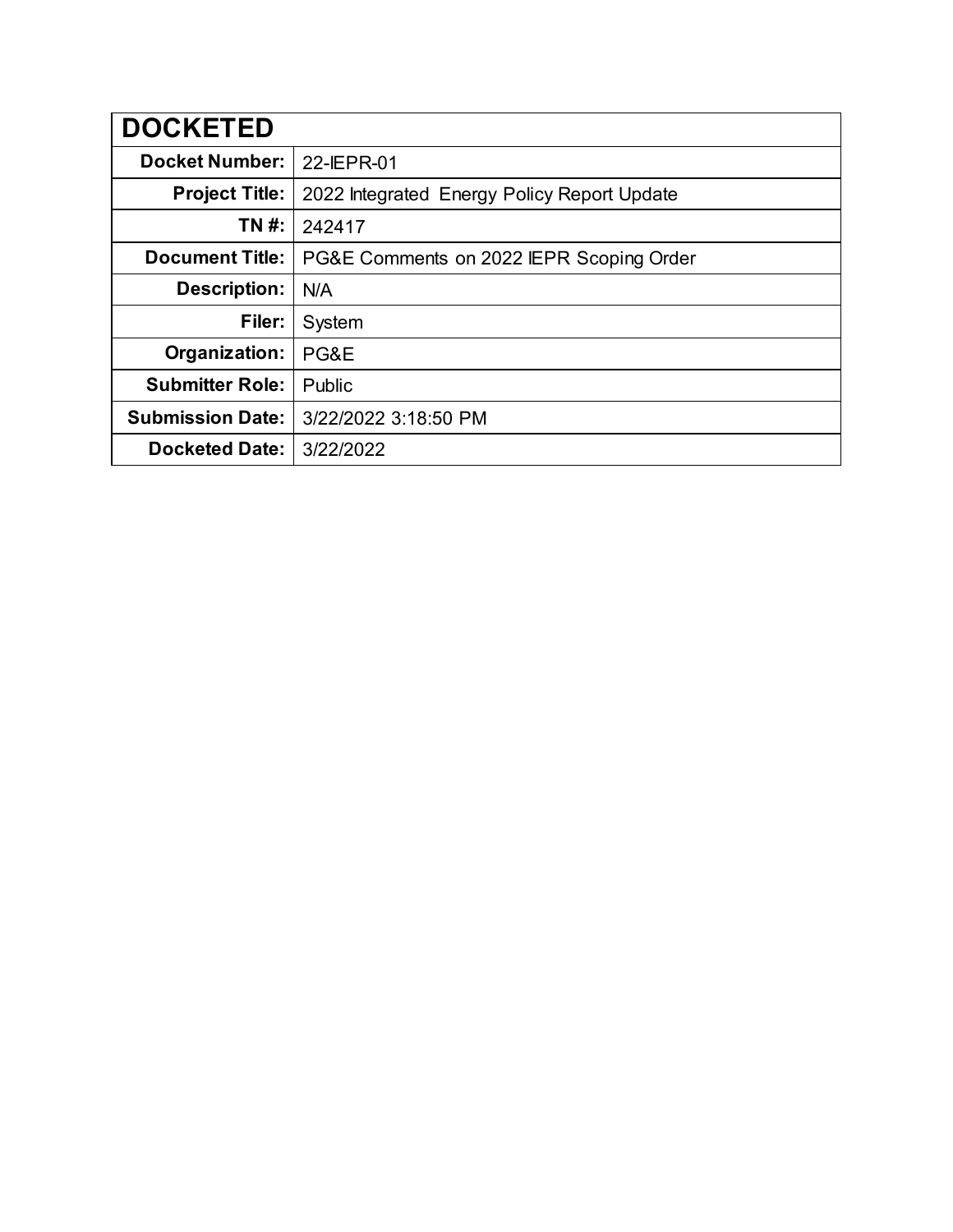**Comment Received From: PG&E** Submitted On: 3/22/2022 Docket Number: 22-IEPR-01

## PG&E Comments on 2022 IEPR Scoping Order

Additional submitted attachment is included below.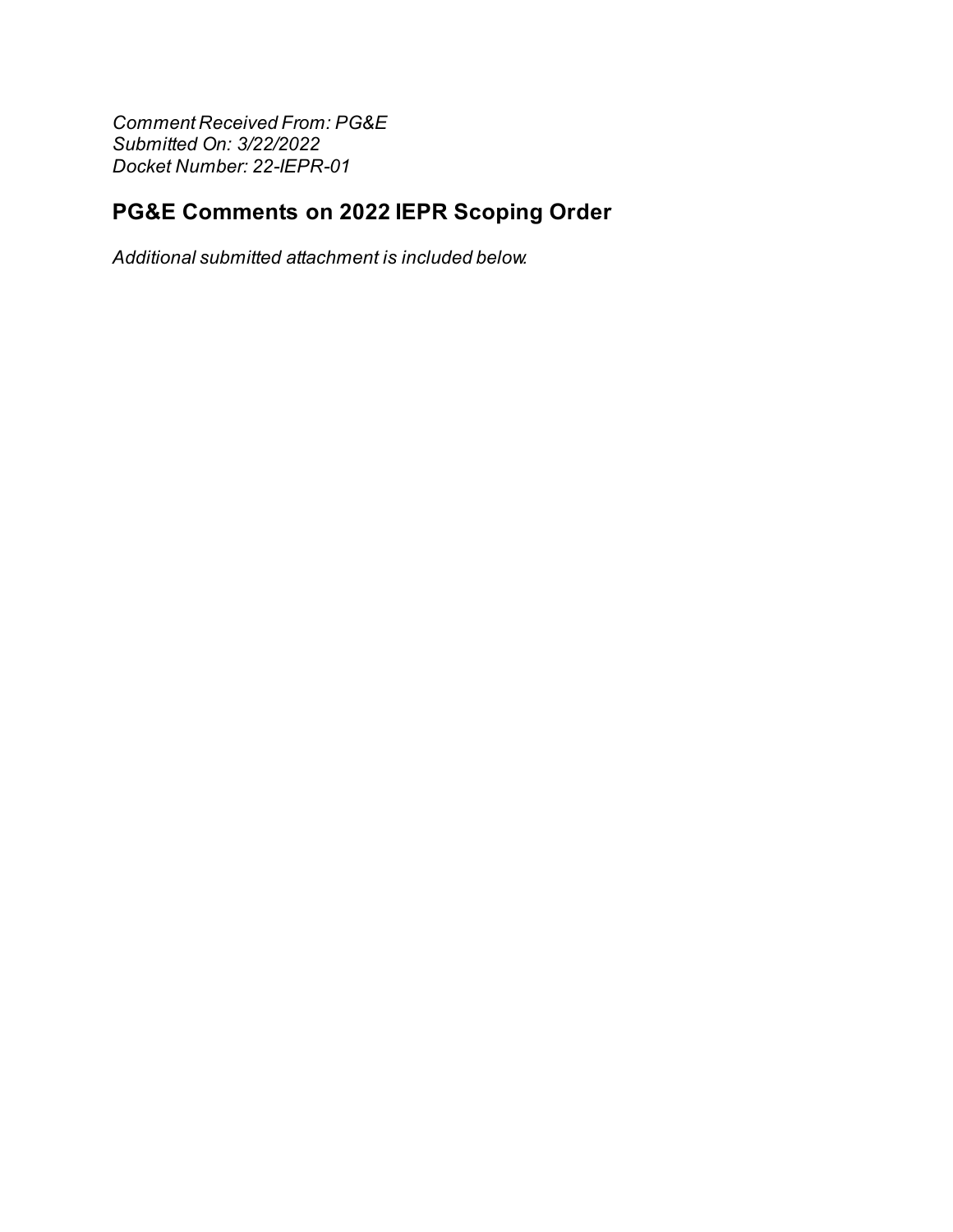

**Licha Lopez** 1415 L Street, Suite 280 CEC Liaison Sacramento, CA 95814 State Agency Relations (202)903 4533 Elizabeth.LopezGonzalez@pge.com

March 22, 2022

California Energy Commission Vice Chair Siva Gunda Docket Number 22-IEPR-01 715 P Street Sacramento, CA 95814

## **Re: Pacific Gas and Electric Company Comments on the Draft Scoping Order for the 2022 Integrated Energy Policy Report Update (Docket Number 22-IEPR-01)**

Dear Vice Chair Gunda,

Pacific Gas and Electric Company (PG&E) appreciates the California Energy Commission (CEC)'s efforts to continue building on previous analyses of the state's efforts to decarbonize California's energy system while ensuring that the benefits are equitably distributed.

PG&E supports the proposed 2022 Integrated Energy Policy Report (IEPR) update and the three major topics that this IEPR update will address, and we appreciate the opportunity to participate in this important dialogue with the CEC and other state agencies and the communities we are privileged to serve. This letter offers some comments on the section related to Topic 1: Establishing a Framework to Center Equity and Environmental Justice Throughout CEC Efforts, as well as two comments on the role of natural gas.

## **1- Establishing a Framework to Center Equity and Environmental Justice Throughout CEC Efforts:**

• At PG&E, we take seriously our responsibility to understand and respect the needs of our neighbors, including low-income communities and Black, Indigenous, and other people and communities of color. The perspectives of historically marginalized communities are critical to California's climate policies given that these communities are expected to be negatively impacted by climate-driven hazards disproportionate to the impacts on other communities.

Guided by our Environmental Justice Policy, first established in 2001 [\(PG&E Environmental](https://www.pge.com/includes/docs/pdfs/about/environment/pge_ej_policy.pdf)  [Justice Policy \(pge.com\).](https://www.pge.com/includes/docs/pdfs/about/environment/pge_ej_policy.pdf) PG&E has collaborated with and supported community-based organizations involved in the AB 617 process and the current California Air Resources Board (CARB) Scoping Plan Update, in which the CEC has also been involved. Additionally, we are partnering with community-based organizations in designated disadvantaged and/or vulnerable communities as a critical element of our multi-year Climate Vulnerability Assessment.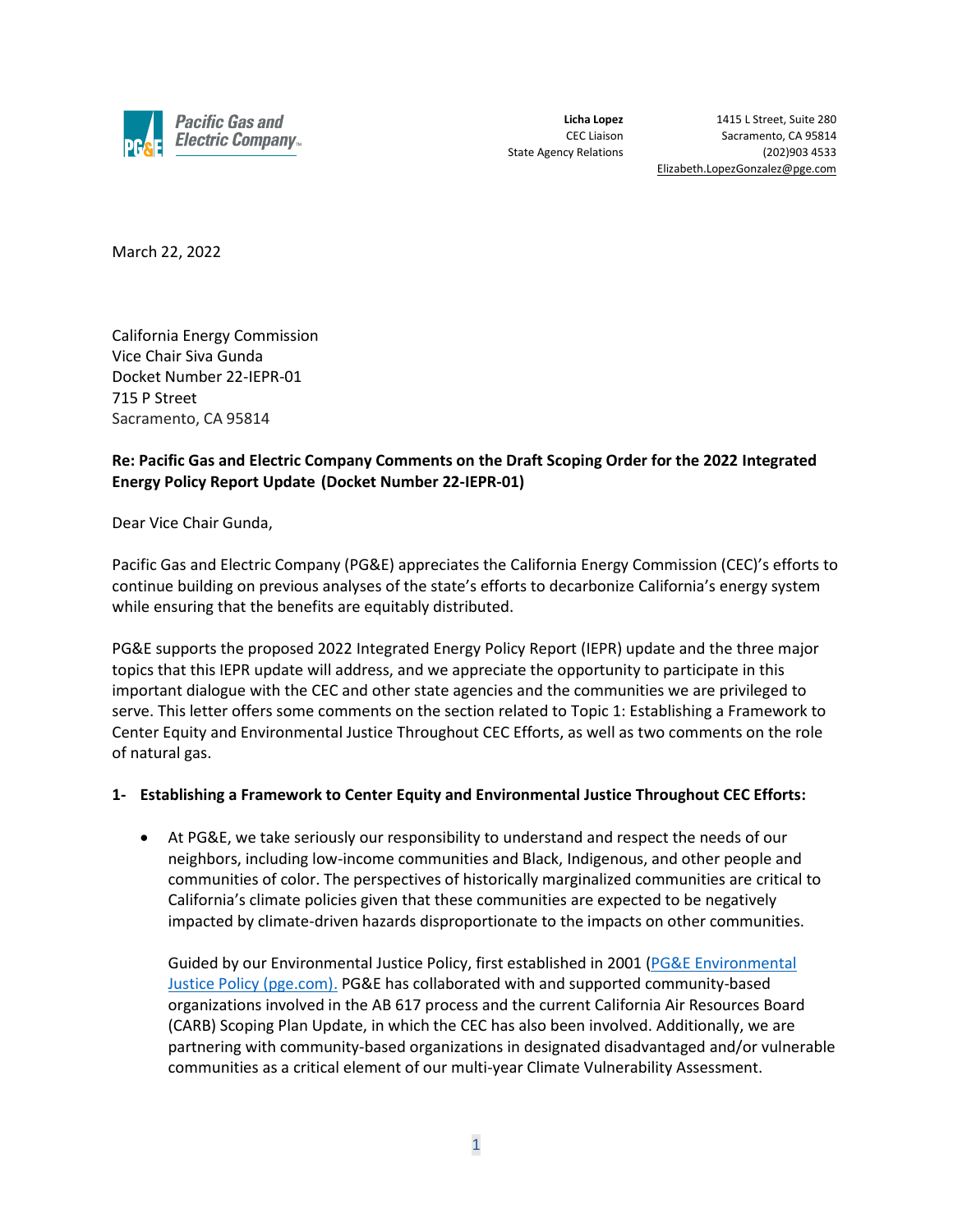We look forward to the CEC efforts to strengthen its engagement with environmental and social justice (ESJ) stakeholders in the 2022 IEPR Update Scoping Order.

- PG&E recommends financial support to the implementation of inclusion and participation. The CEC should provide grants and contracts to community-based organizations that work in and with environmental justice communities to support collaborative efforts to engage these communities. Funding should be for the duration of the program and be enough to compensate these organizations adequately for their time and efforts.
- PG&E encourages the CEC to consider including recommendations on how to equitably engage communities and stakeholders for input on policies and programs, including direct recommendations to Investor-Owned Utilities (IOUs) and other regulated entities in its 2022 IEPR Scoping Order. This should include direct feedback and recommendations from environmental justice stakeholders.
- PG&E looks forward to the 2022 IEPR Scoping Order development and recommends that the process build on the equity-focused Environmental Social Justice Action Plan and related policies established by the California Public Utilities Commission (CPUC), including efforts to remove the current regulatory barriers to enable effective community engagement. In addition, PG&E recommends that definitions be established with broader agency involvement to ensure consistency across regulatory bodies.
- PG&E has a cross functional team dedicated to advance topics of equity in PG&E's business practices, including expanding access to clean energy programs and enabling a fair transition from our existing energy sources to a cleaner energy future. PG&E offers to work collaboratively with the CEC and other state agencies, and with ESJ and other stakeholders involved in the 2022 IEPR to ensure environmental and social justice considerations are integral to the final product.

## **2- Addressing Emerging Topics:**

The CEC proposes to include the role of hydrogen in California's clean energy future in the 2022 IEPR. PG&E recommends that the Scoping Order also include the role of renewable natural gas and synthetic methane in the transition to a zero-carbon future, as well as the role of carbon capture and sequestration in transformation of California's clean energy future.

- Renewable natural gas and synthetic methane are already interchangeable with the existing natural gas system. These two low-carbon or carbon-neutral fuels can be used in the short-term to decarbonize the natural gas system while we continue to evaluate hydrogen blending in the existing natural gas system. Synthetic methane can allow for the transformation of captured carbon dioxide that would otherwise be emitted into the atmosphere (e.g., from anaerobic digestion of dairy manure, etc.) and transform the captured carbon into an energy carrying fuel that can be used to decarbonize the natural gas system.
- The path to a zero-carbon future should be two-fold: We should find resources that are already carbon-free and make existing processes carbon neutral. Making existing processes carbon neutral requires capturing the carbon and either transforming it into a valuable product, such as